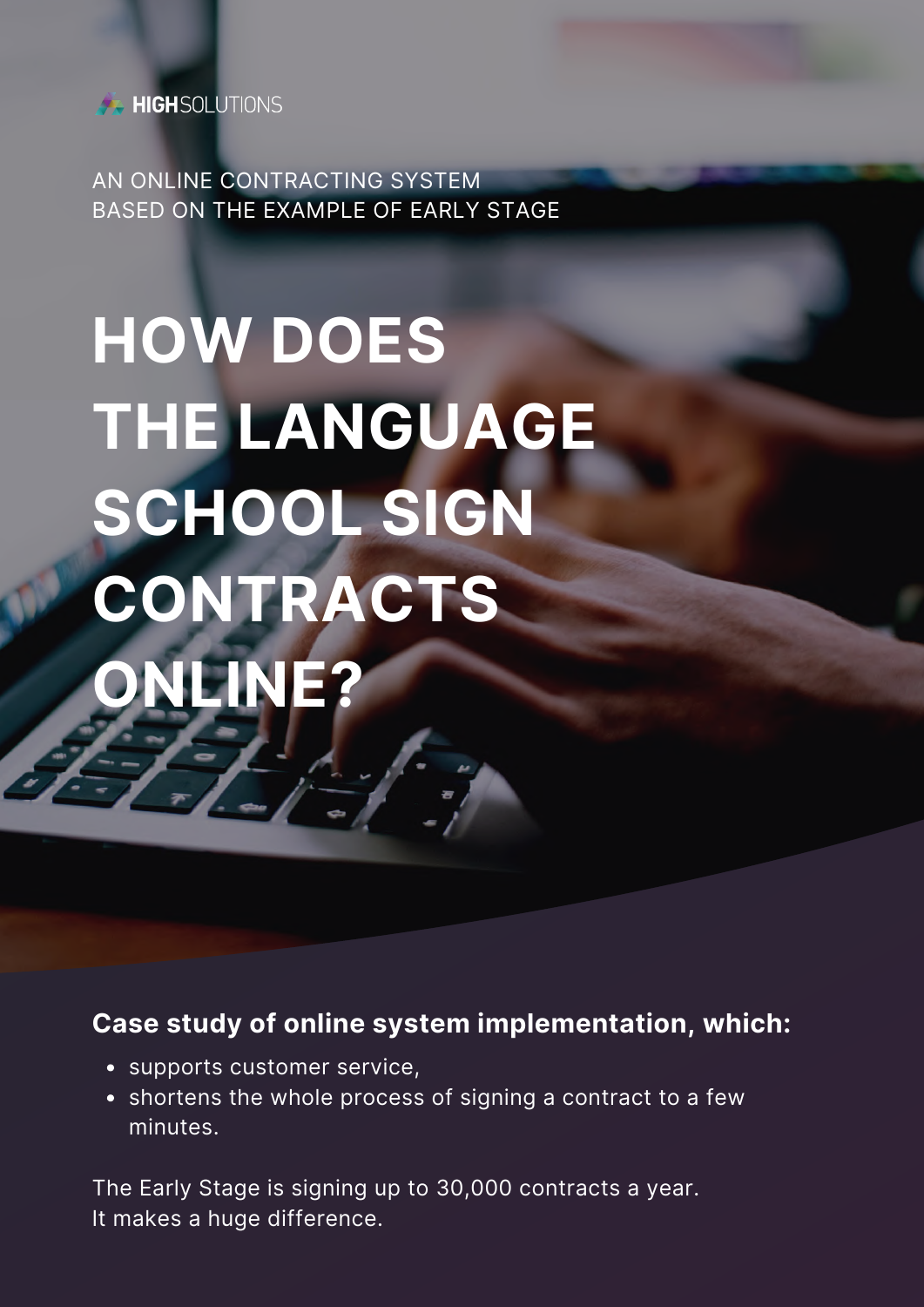### **Early Stage**

A family-run network of locally franchised English language schools for children and young people.

Early Stage was established in 1993 in Warsaw as one of the first English language schools in Poland. Currently, it conducts classes in 731 establishments for 33.000 pupils all over Poland.

### **Challenge**

The main problem for the Early Stage was **the number of contracts signed, numbering in the tens of thousands.**

Signing, transferring and archiving such a large number of documents required very complex and time-consuming activities, so the Early Stage decided to automate this process.

In addition, the COVID-19 pandemic came. **Contracting with customers who could not sign contracts at stationary facilities for security reasons also became problematic.** The documents in this situation had to be sent by e-mails. The customers printed them out and sent them by post or courier.

The whole process was problematic and time-consuming for each party.

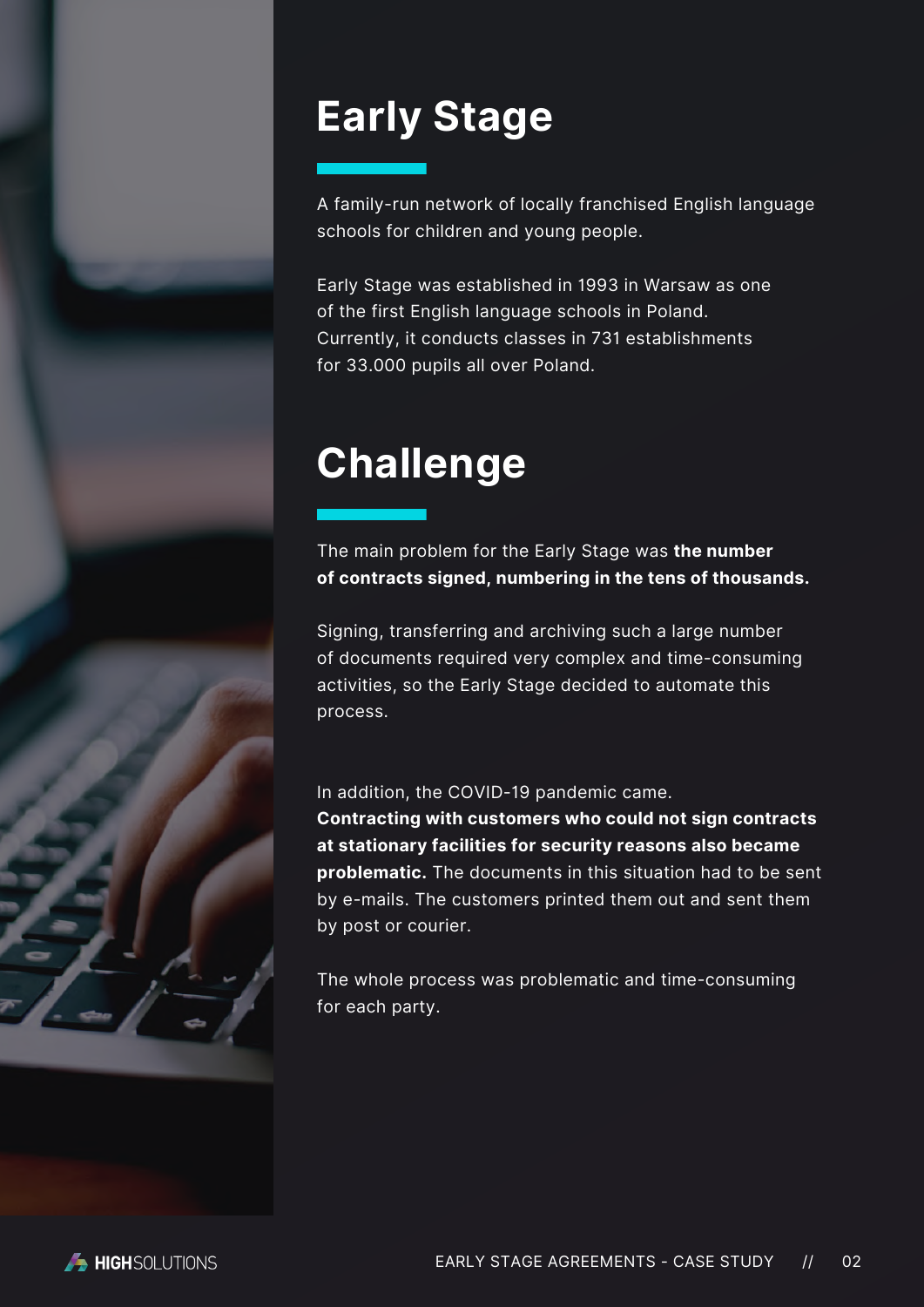#### **We took a closer look**

#### Early Stage has so far used a traditional solution that has not been ideal. All contracts were concluded at the facilities and documents were preserved in the folders and binders. **Traditional solution**

#### **Time-consuming activities:**

The traditional solution had its drawbacks:

- clients had to take their time coming to the office,
- employees had to spend time organizing and properly storing documents.

During a coronavirus pandemic, the entire process would be extended by the time spent preparing documents for printing and mailing them.

Early Stage decided to look for a comprehensive tool that would allow for online contracting. However, company could not find a simple tool among the ready-made proposals available on the market, which would suit her business profile and needs. Additionally, the choice of our software house to create this system was influenced by the client's appreciation of our organizational philosophy.

#### **Customer goals**

Early Stage's goal was to streamline and shorten the signing process as quickly as possible, which would allow:

- increase the quality of customer service and customer satisfaction,
- reduce the time spent on preparing and sending documents by post.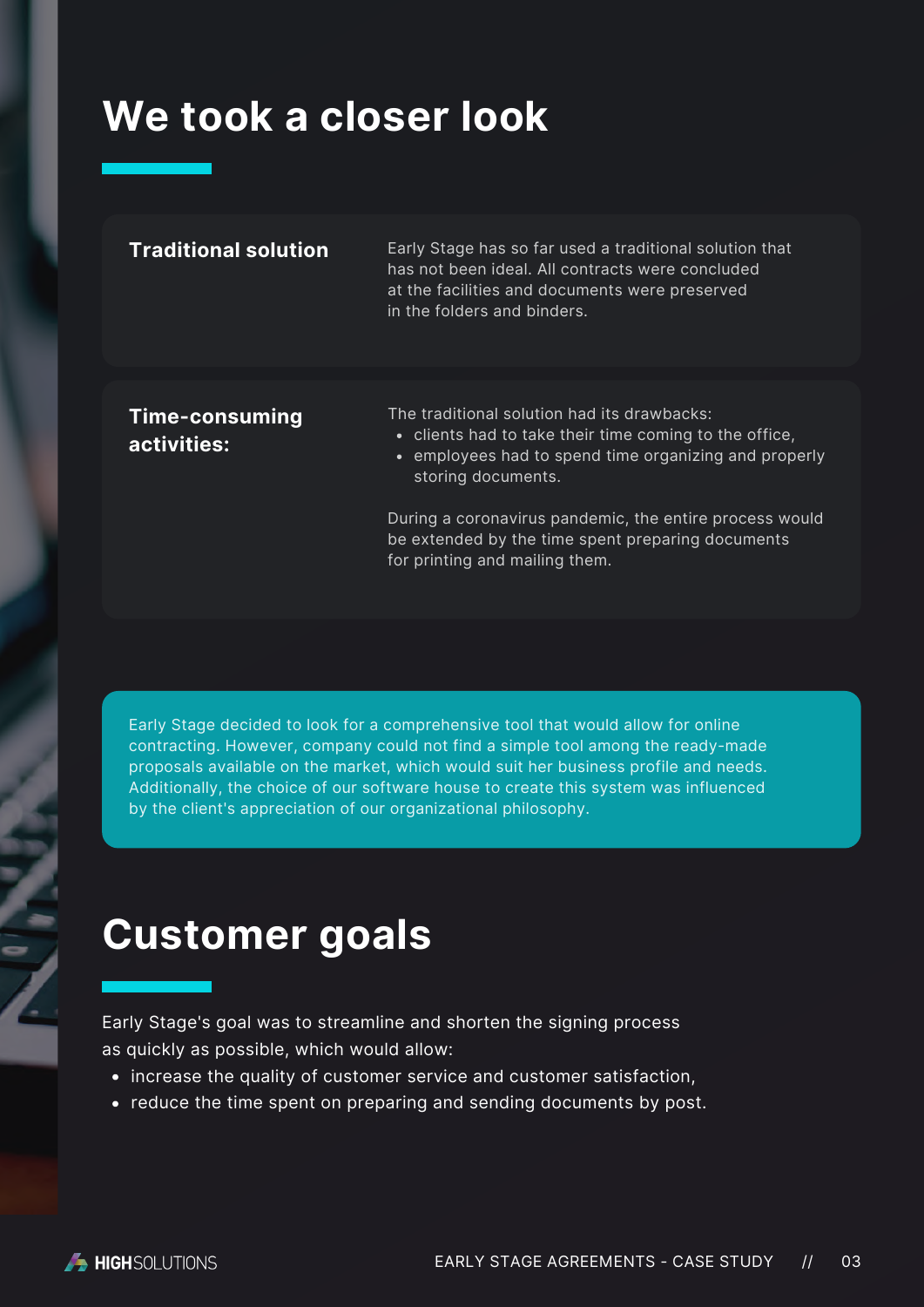#### **Our proposed solution**

The Early Stage came to us with a specific problem that required the creation of an easy-to-use system that would allow them to sign contracts with their customers with "one-click".

During the consulting meetings, we discussed all the problems that are related to the lack of signing-in facilities and their consequences.

One of them was the decline in the number of clients served.

**We proposed to create a tool that will fulfill one specific task - to enable signing documents in a few minutes.**

| <b>Simplicity</b><br>and intuitiveness | The Early Stage Agreement system had to be, above all,<br>simple and intuitive, so we focused on creating a tool<br>with the shortest possible path for the user. |
|----------------------------------------|-------------------------------------------------------------------------------------------------------------------------------------------------------------------|
|                                        |                                                                                                                                                                   |

**Integrations**

The Early Stage Agreement system is integrated with the Early Stage Office system, which manages all the work and activities of the company.



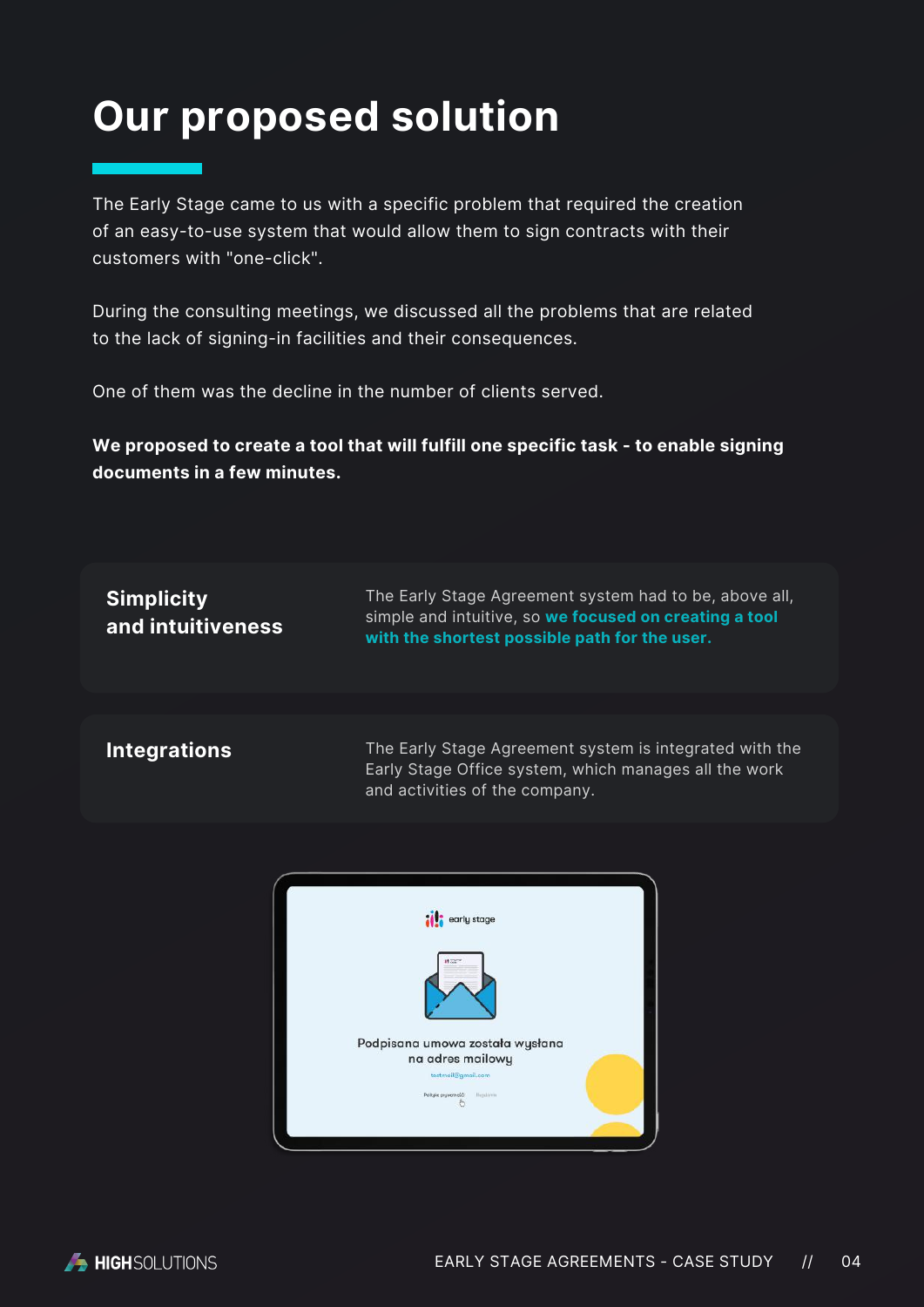### **What the Early Stage signing process looks like:**

The customer receives an e-mail link with a personalized invitation to sign an online contract.

The customer is redirecting to an encrypted, secure page that displays which student the contract applies to.

In the first step on the platform, the customer fills in the form by filling in personal data and address of residence needed to generate the contract.

In the second step, the user selects the consents necessary to complete the contract, including the GDPR consent.

The user can read the agreement and all attachments generated by the system.

You do not need access to your electronic signature to sign a contract. In this step, the contract is signing with just two mouse clicks - the "Sign contract" button.

Once approved, the contract is sending to the customer's e-mail address.

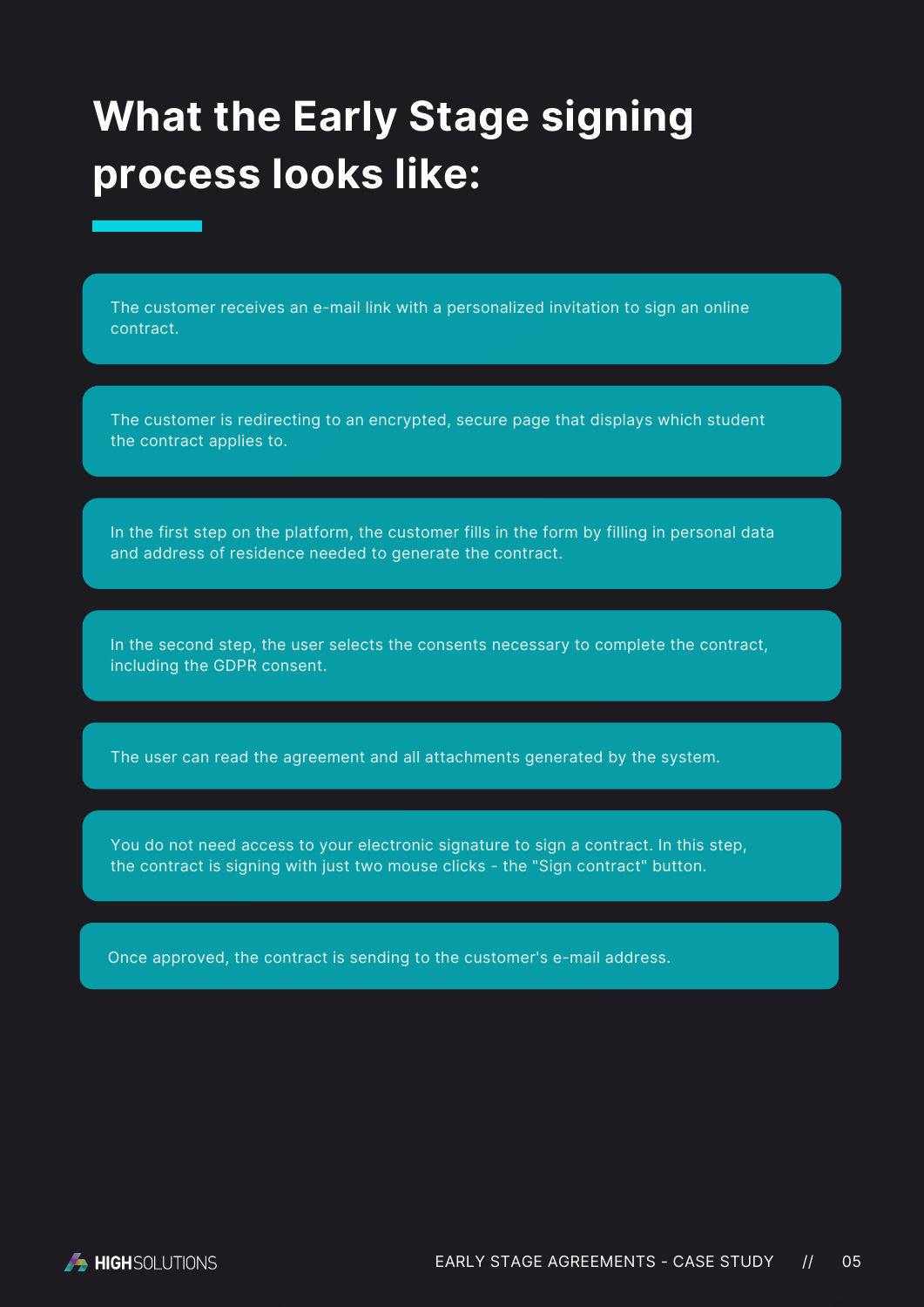### **Benefits of the online signing platform**

**Saves time for clients and team members - the whole process of signing a contract takes minutes.**

**Customer satisfaction has increased because they do not have to come to the office or send many documents to the post office.**

**Because the platform is available online, users can sign contracts at any time of the day 24/7 and do not need to download unnecessary software.**

**Searching for specific documents on the platform takes far less time than searching for them in binders.** **Signing contracts with customers remotely has now become hassle-free and does not generate additional costs.**

**Reduce the cost of handling paper contracts and filing and save office space.**

**Paper, printers, and the use of postal or courier services have become unnecessary.**

**The online contracting process is environmentally friendly. That is an added benefit that those who care about the welfare of the planet will appreciate.**

*The team actively anticipated potential problems or additional tasks to be completed.*

Adam Bochiński Co-owner of Early Stage

[5.0](https://clutch.co/profile/highsolutions#reviews) \*\*\*\*\*

**A HIGH** SOLUTIONS

EARLY STAGE AGREEMENTS - CASE STUDY // 06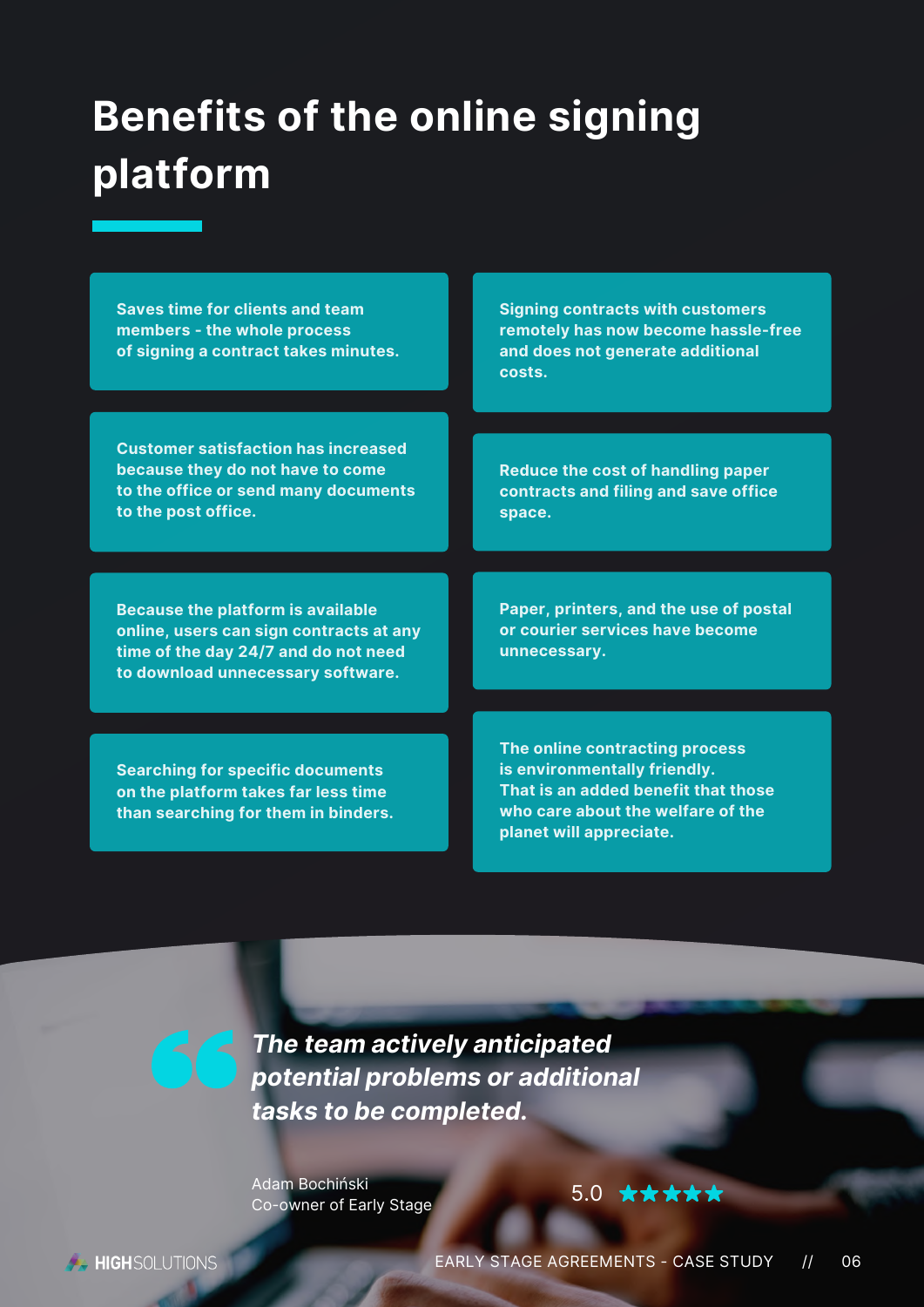# **See the Early Stage Agreements system shots**

| <b>ill</b> early stage                                                                                 | Wypelnij formularz umowy                   |                                                                             |  |
|--------------------------------------------------------------------------------------------------------|--------------------------------------------|-----------------------------------------------------------------------------|--|
|                                                                                                        | Dane osobowe                               |                                                                             |  |
| Wypełnij dane                                                                                          | India<br>Piot                              | Nazwisko                                                                    |  |
|                                                                                                        | Nr. Pascportu   Na postodom numeru PESEL   | Nr. taláfonu                                                                |  |
| $(2)$ Uzupelnij zgody                                                                                  |                                            | 123<br>Jum at accompaniency matticipanis.                                   |  |
|                                                                                                        | E-mail<br>longtestagnieszka@gmail.com      |                                                                             |  |
| $\left(3\right)$ Podpinz umowę                                                                         |                                            | d Winner                                                                    |  |
|                                                                                                        | Adres zamieszkania<br>Miasto               | <b>Podpisz umowę</b>                                                        |  |
| ili                                                                                                    | Poznań                                     | Załączniki                                                                  |  |
|                                                                                                        | Ulica<br>ul. Stefanów Barczewski Pierwszy. | ٠                                                                           |  |
| <b>Drogi Rodzicu</b><br>milo nam powitač Cię w naszym                                                  |                                            | Podpisanie umowy wiąże się<br>z obowiązkiem opłacenia kursu.<br>×           |  |
| świecie umów online!<br>Aby rozpocząć przygodę z językiem                                              |                                            | ٠<br>Akceptuję i podpisuję /                                                |  |
| angielskim w Early Stage i podpisoć<br>umowe o przeprowadzenie kursu<br>językowego na nowy rok szkolny |                                            |                                                                             |  |
| 2020/21 dla:<br>Zuza Laskowska, kliknij poniższy<br>przycisk.                                          |                                            | <sup>2</sup> Velta al voluppo supriorio en adres moltong testimological com |  |
| Przejdż dalej                                                                                          |                                            |                                                                             |  |
| Polityko prywotnośći<br><b>Negolarok</b>                                                               |                                            |                                                                             |  |



#### **We help the SME sector to enter the new digital age.**

We create dedicated Internet systems and platforms.